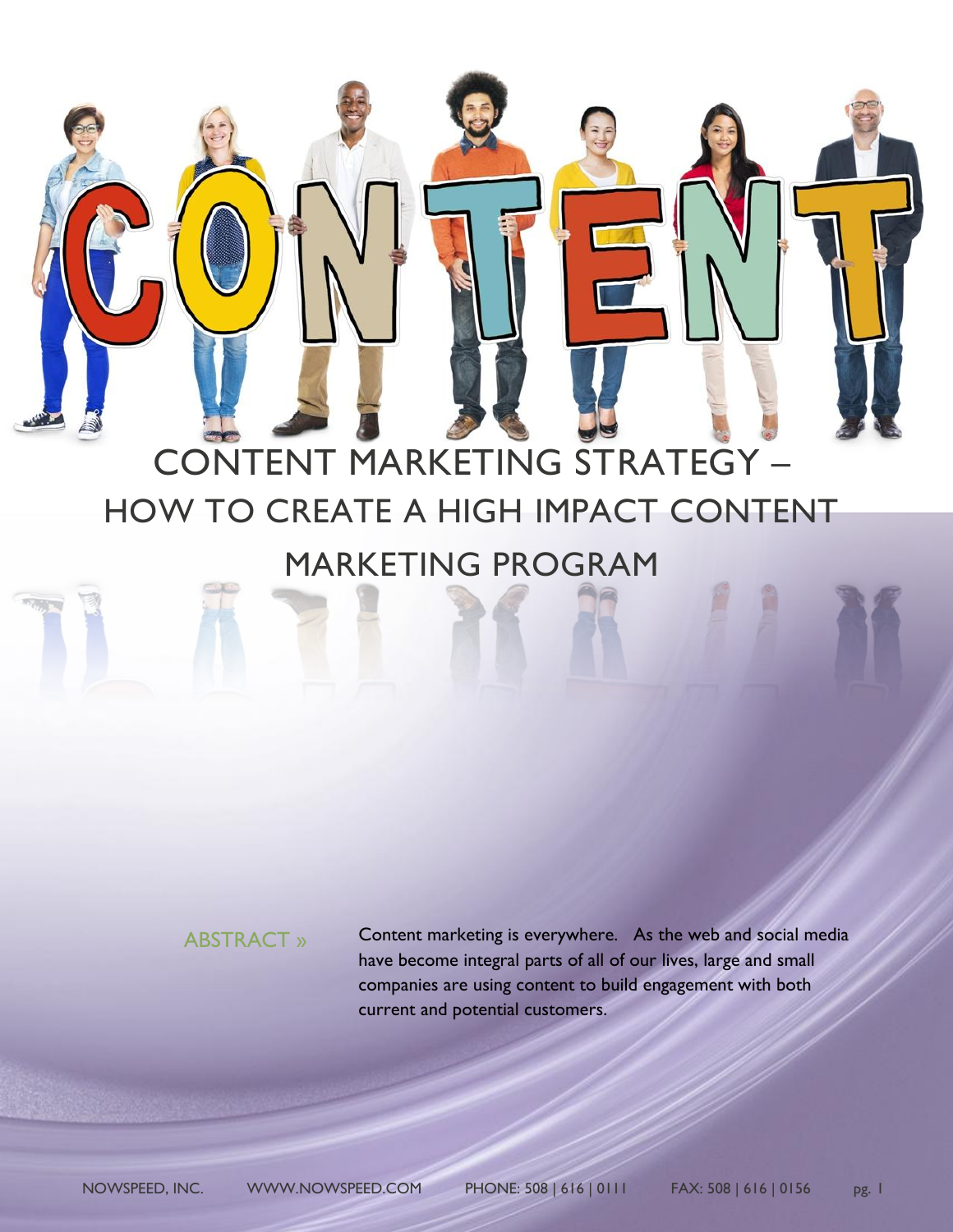Developing great content is one of the most important aspects of marketing. Providing excellent and relevant content to potential buyers establishes you as an expert and authority, and it helps engage potential customers throughout the buying cycle. This creates brand loyalty, improves retention, focuses attention, and generates leads. Engaging new and existing customers by educating them is a great way to build relationships, and it helps you become a thought leader and industry expert.

Consumer products companies as different as Kraft Foods and Lego have been using content marketing for years to engage with customers, build their brands, and grow sales. Kraft started with recipe books and evolved into sophisticated websites and apps to help their loyal customers understand how to use food products such as Velveeta cheese, Cool Whip and Jell-o in new and innovative ways. In the toy category, Lego has a Lego Club which produces a beautiful monthly magazine for Lego fans and their parents. They also produce videos, games, and other content to make sure they are top-of-mind for their customers for every birthday or holiday.

B2B-focused organizations are also producing and promoting a large variety of content. Companies that sell to business buyers produce videos, white papers, articles, info graphics, e-books, and more in order to engage potential customers at many points in the buying process.

Incredibly, 86% of marketers are using content marketing today. A recent Content Marketing Institute surveys show that the most popular types of B2B content are social media content, articles on a website, newsletters, blogs, events, case studies, and videos. B2C organizations are using slightly fewer types of content, but are still very active and use almost the same top seven types of content.

Today there is more content being produced in more formats than ever, with an average marketer using 12 different tactics. Out of that range of different tactics, about 8% are using only a small handful. 38% of marketers are using up to 9 different tactics, but 11% of are using over 20 different tactics in their content marketing programs.

It is important that your content: answers the right questions, provides something of value for everyone who needs it, and can make a difference for the organization.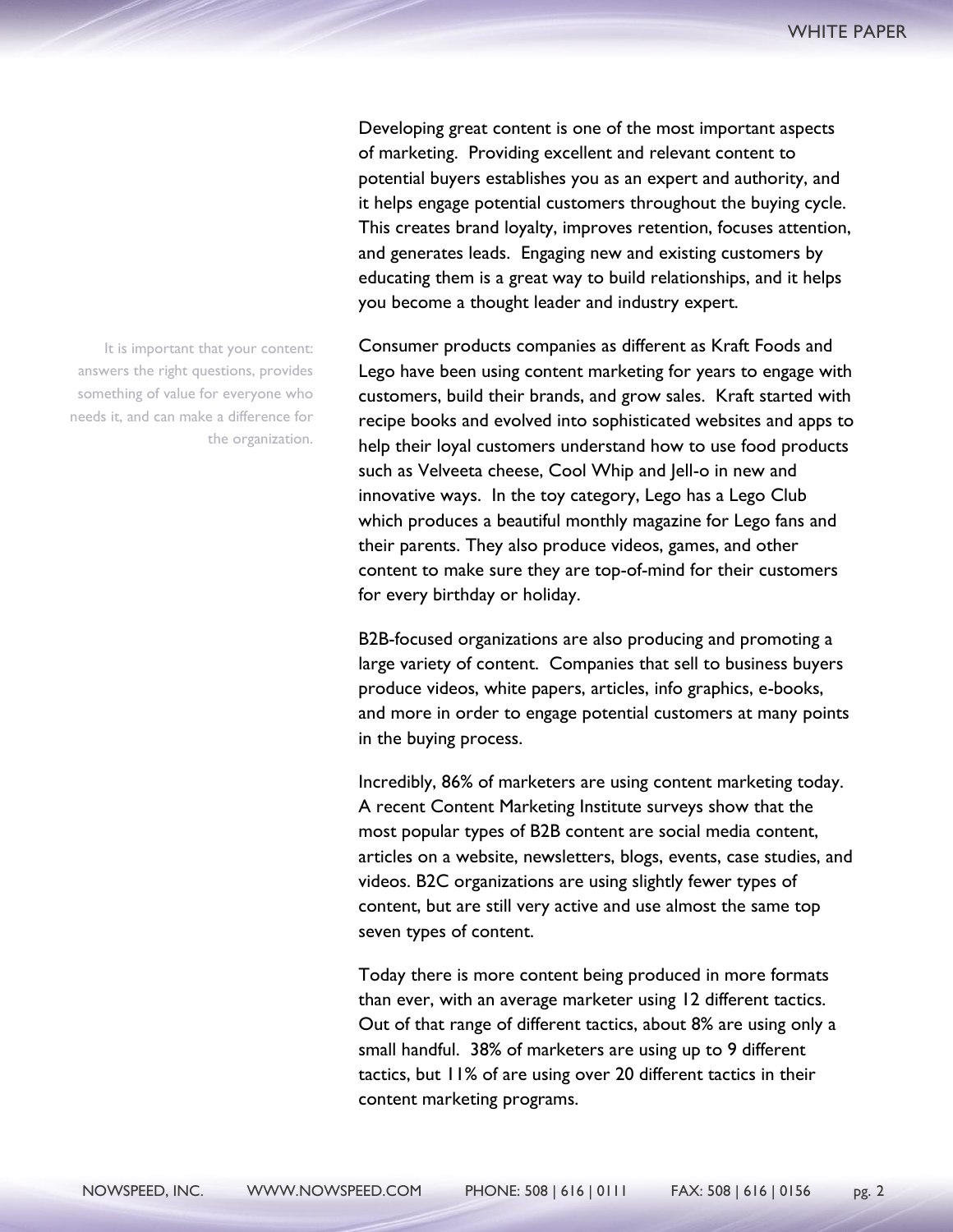#### **From Tactics to Strategy**

Many organizations just create a bunch of content, but it's important to move from just creating content to leveraging it as part of an integrated strategy. This content marketing strategy will include designing the right content based on the needs of your audience, creating a manageable content program calendar, and promoting all your content using social media and digital advertising in order to drive traffic, leads, and sales. Your strategy should also include ways to measure the results of your content marketing program so you can clearly demonstrate to the organization how you're making an impact.

How effective is your own Content Marketing program? It's interesting that very few marketers feel that they are being effective in this area. According to one study, only about 7% of marketers rated themselves as very effective and 25% said they were somewhat effective. This means that only 32% of marketers felt like they are really doing a great job with content marketing, and most marketers thinking they're mediocre at best.

Once you implement the program described in this chapter, I hope you will feel that you have created a world-class content marketing program that's directly tied to your organization's marketing strategy. You will learn how to create the right content and develop the metrics that show that it's effective so that you can be confident that you are marking a positive impact on your organization.

#### **Six Step Content Marketing Strategy**

In this chapter, I'll give you six steps to building a comprehensive content marketing strategy.

**The first step is for you to identify your content marketing goals, determine what you are trying to accomplish, and define the business benefits that you're trying to achieve.** In this step, you will also create the metrics you need to understand the impact you are making.

Does your content develop goals, and reach your intended audience? Are you leveraging your content properly?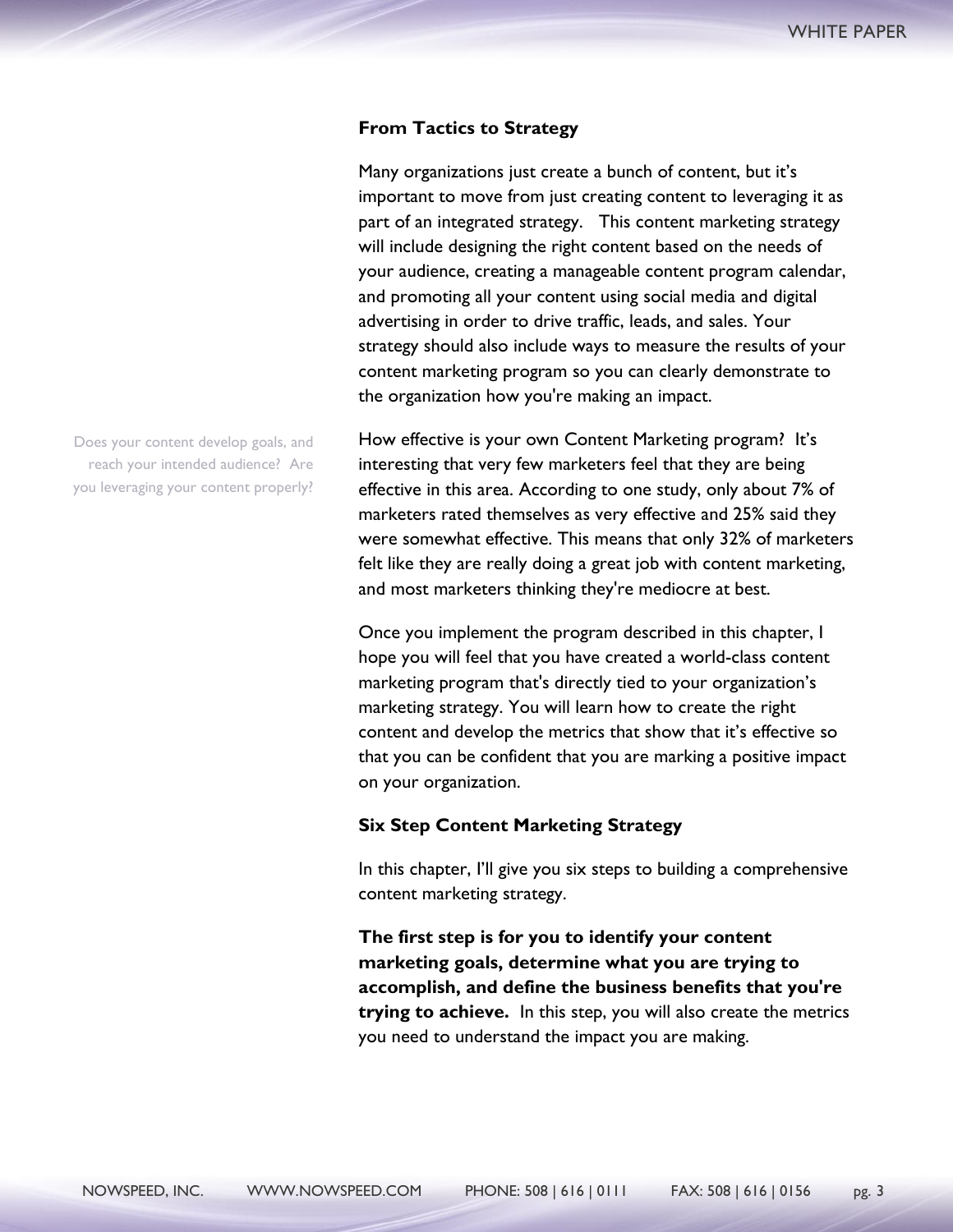**The second step is to review your website analytics, your competitors' websites, and the content you already have**  through a comprehensive content audit**.** 

**The third step is to understand your buyer's journey** and the process they go through to identify what they want to buy and who they want to buy it from.

**The fourth step is to create personas for the market segments you want to address** using market segmentation techniques to figure out who your best customer is and how you can speak to their needs directly. To create personas, you will need to understand your ideal customer, how they make buying decisions, the questions they ask, and the content they need.

Once we have that base in place, **the fifth step is to create an editorial calendar** so that you have a solid plan in place to create the content for your program. This will include creating a specific plan for who's going to write or create the content you need for your program.

**The sixth and final step is leveraging your content for results**. This includes building your brand, engaging with your customers, getting leads, and ultimately growing sales. You'll learn about how to use all of your content for SEO, digital advertising, e-mail, and a number of other programs.

## **Step 1: Content Marketing Goals**

There are many things you can accomplish with your content marketing program, and it's important to focus on the right goals for your organization. According to one study, one of the most popular goals for content marketing programs is **lead generation**. If your organization markets and sells to other businesses, you're most likely going to be using your content to drive leads.

Another important goal for most content marketing programs is **thought leadership**, which is establishing your company as a leader and educating the market. The third most popular goal is **brand awareness**, which involves breaking through the clutter to build your brand and grow the overall reputation of your

Are you using your content for lead generation, thought leadership, brand awareness, or generating website traffic and keyword visibility?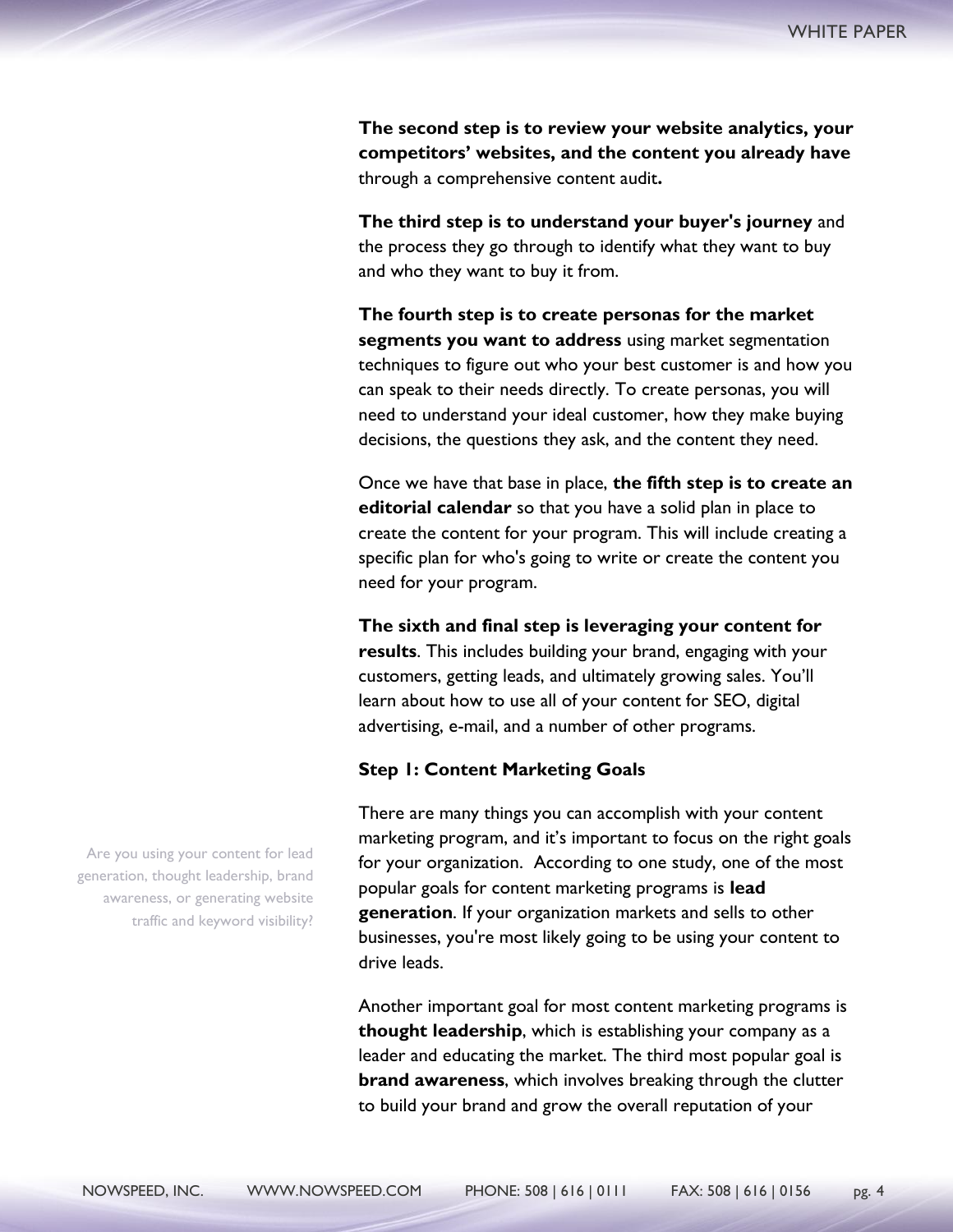organization. Other goals you may consider could include **nurturing your leads**, **driving sales**, and **building website traffic.** 

After you've determined your overall goals, you'll need to turn each general goal into specific metrics that you can measure and your content marketing strategy can accomplish. In a recent survey, when marketers were asked about their most important metrics, the answered that they use website traffic, sales increases, social media sharing metrics and time spent on the website to measure success.

If you want to increase SEO visibility, you should set goals for specific keyword visibility and for increasing organic SEO traffic. If you want to increase social media engagement, you should set goals for how many followers or fans you want. It's important to be as specific as possible about how you want to make a difference. As you plan your social media content marketing goals, you should first create a benchmark to see how much traffic is coming to your website now from social media so that you can plan your improvements.

If you want to increase the effectiveness of your digital advertising program, consider what you want your new conversion rates to be or how many leads you want, or how you want to change the cost per lead. If your goal is to improve your email program, you may want to increase your email click through rates, open rates, or conversion rates.

There are so many goals that you can focus on, that it's best to get specific and create targets for yourself in each of these areas, so that you can demonstrate to the business that content marketing is having an impact.

#### **Analytics Tools**

Without analytics, your digital marketing programs will not be able to be assessed, monitored, and improved.

In order to measure your success, you'll need to install and use the right tools. Google Analytics is one excellent tool to help you understand the traffic that's coming to your website and the source of that traffic.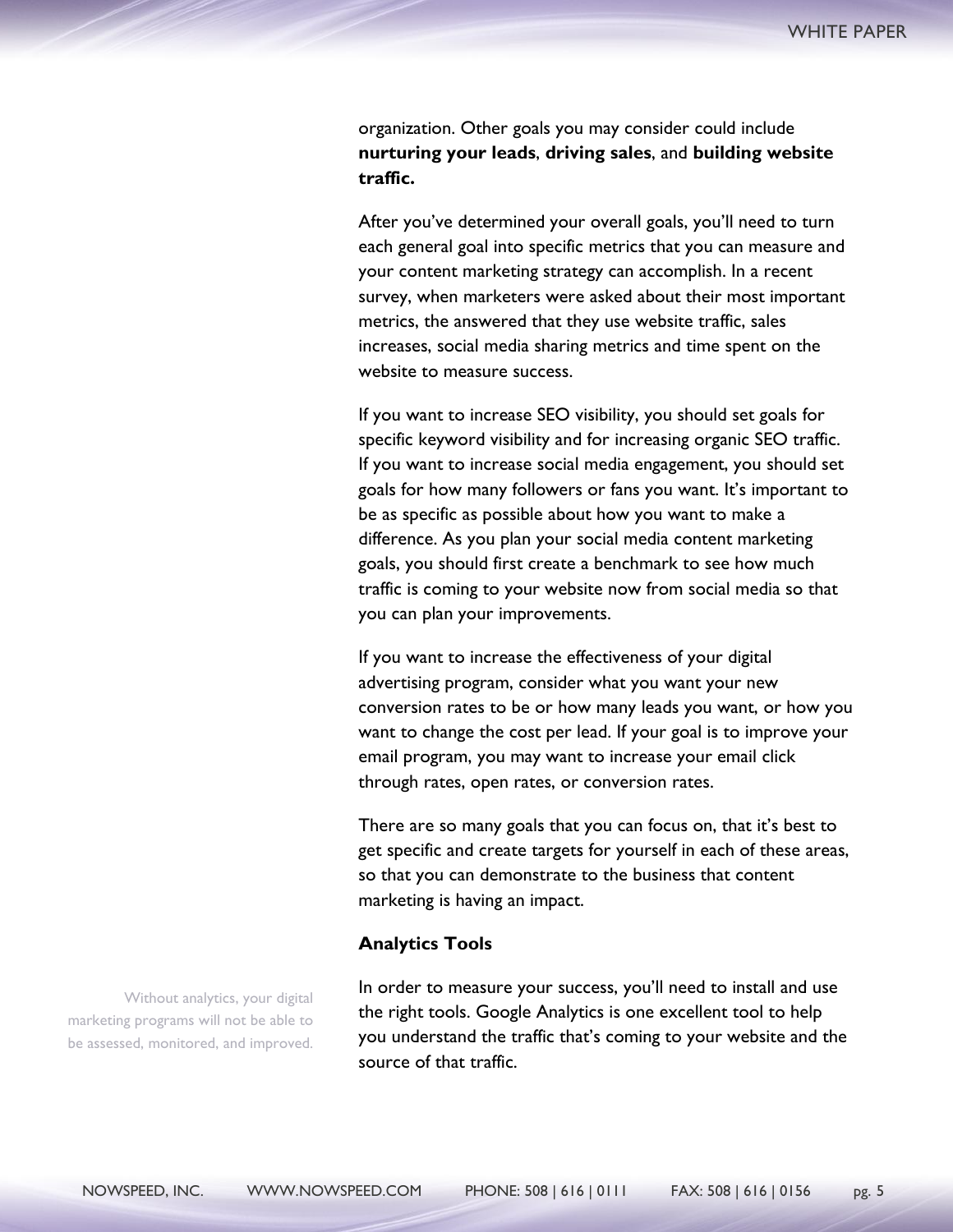Google Webmaster tools are another way to see your website the way that Google sees your website. Among many other things, it shows your keyword visibility so that you can see the impact of your content marketing program on SEO.

Social Media management tools like Hootsuite and Spout Social can also be helpful to let you understand how your content marketing program is impacting social media followers and engagement.

#### **Step 2: Analysis**

Before you create a solid content marketing strategy, you have to do your homework and determine what you know, what you have, and what you need. To get started, you should start with a content audit to understand the content assets you already have in your organization.

As part of your content assessment, remember to review your Google Analytics or your other analytics tools and see what content is the most popular and effective, what gets the most mentions and retweets in social media, and even what content gets shared and liked in your industry.

You may have been producing articles, white papers, or video for years, but you may not feel like your content is high enough quality, or that it is addressing all the different market segments that you need to communicate to. As you do a content inventory, remember to rate the quality of your content and determine how it can fit into your plan.

Next, look at your competitors. What content do they have? Do they have more than you or less? Are you playing catch up, or do you have an opportunity to go way beyond them in terms of your content marketing program? When you look at your competitors, try to understand the topics that are important to them and the types of media are they using.

While you're looking at all this data, don't forget to talk to your customers and your salespeople. Often, your salespeople can tell you a lot about what they're hearing, and what they're learning

Don't rush your content development, think about the personas that your content will reach and what you'd like to accomplish by reaching them.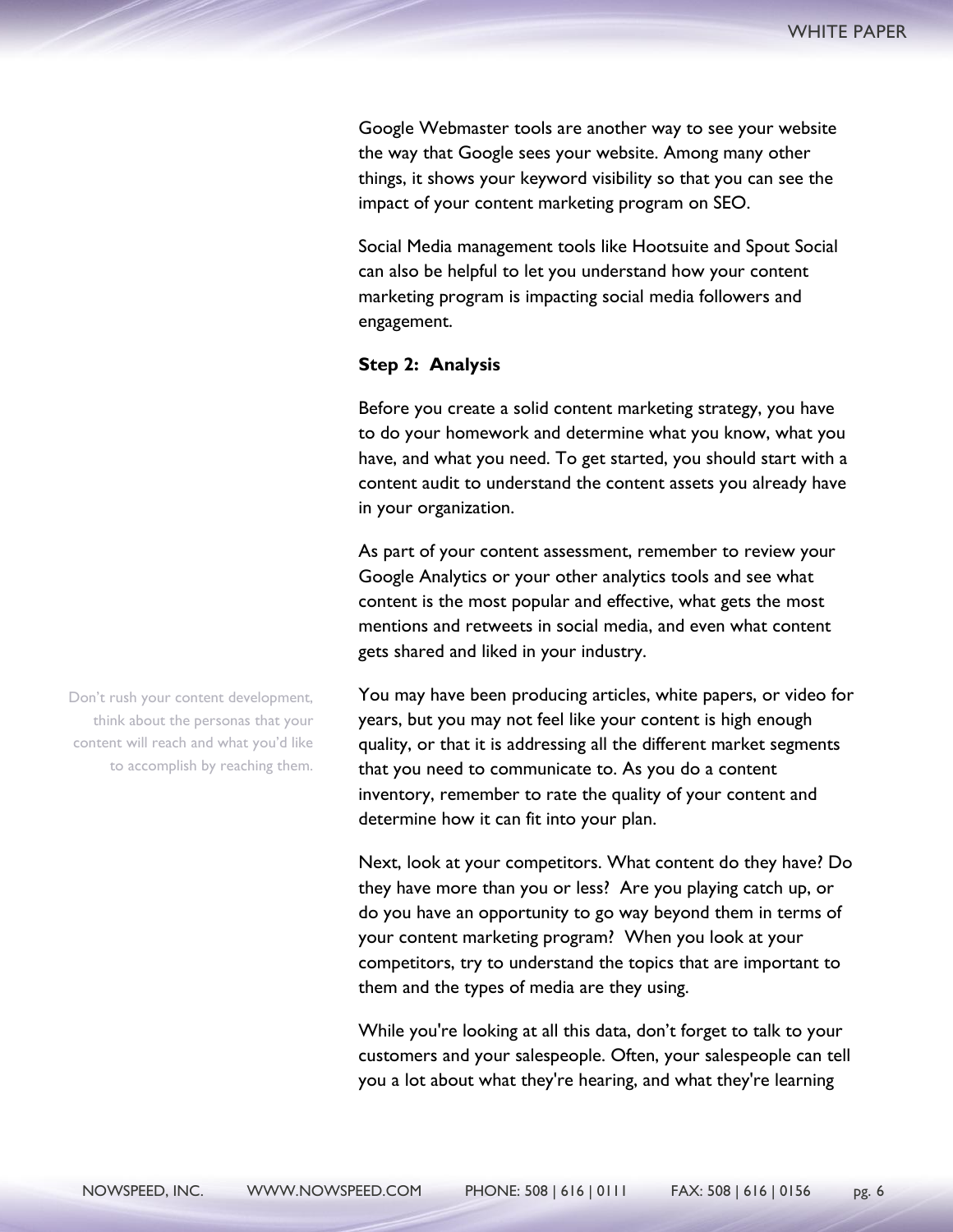from customers and prospects about the content, issues, and media.

Next, start to review industry research and look at the topics that are most important to industry analysts. Often, they have their finger on the heartbeat of new topics that can be important as you put your plan together.

Once you've done your homework and understand the topics that might be part of your content marketing plan, you need to look internally at your own team to assess the skills you have internally to create new content. Do you have great writers on staff? Do you have a video department? Do you have great people that can produce graphics and infographics? If you don't have internal resources, you may need to find vendors or contractors to help you create all of the content you want as part of your plan.

#### **Step 3: The Buyer's Journey**

As you build your content marketing plan, you will quickly realize that the content you need for a buyer who is early in the buying process is very different that the content you need for buyers who are about to make a purchase. If you want to create content that matters, you'll need to create content for your customers and prospects throughout the entire buyer's journey. In most complex purchasing decisions, buyers often go through an awareness phase, an evaluation phase, and a purchase phase.

To understand your buyer's journey, look at your own marketplace and ask yourself how your buyers make decisions. In every market and in every industry, this is going to be a little bit different. In general, a buyer starts his or her journey by identifying an issue or problem that they're having. Then they start researching potential solutions to the problem. From there, they start evaluating products and then potential vendors. Finally they study alternative products and vendors so that they can finally make a decision. Along the way, they come up with a list of decision criteria that will help them make a decision.

Make sure your content can reach your audience in all stages of their buying process.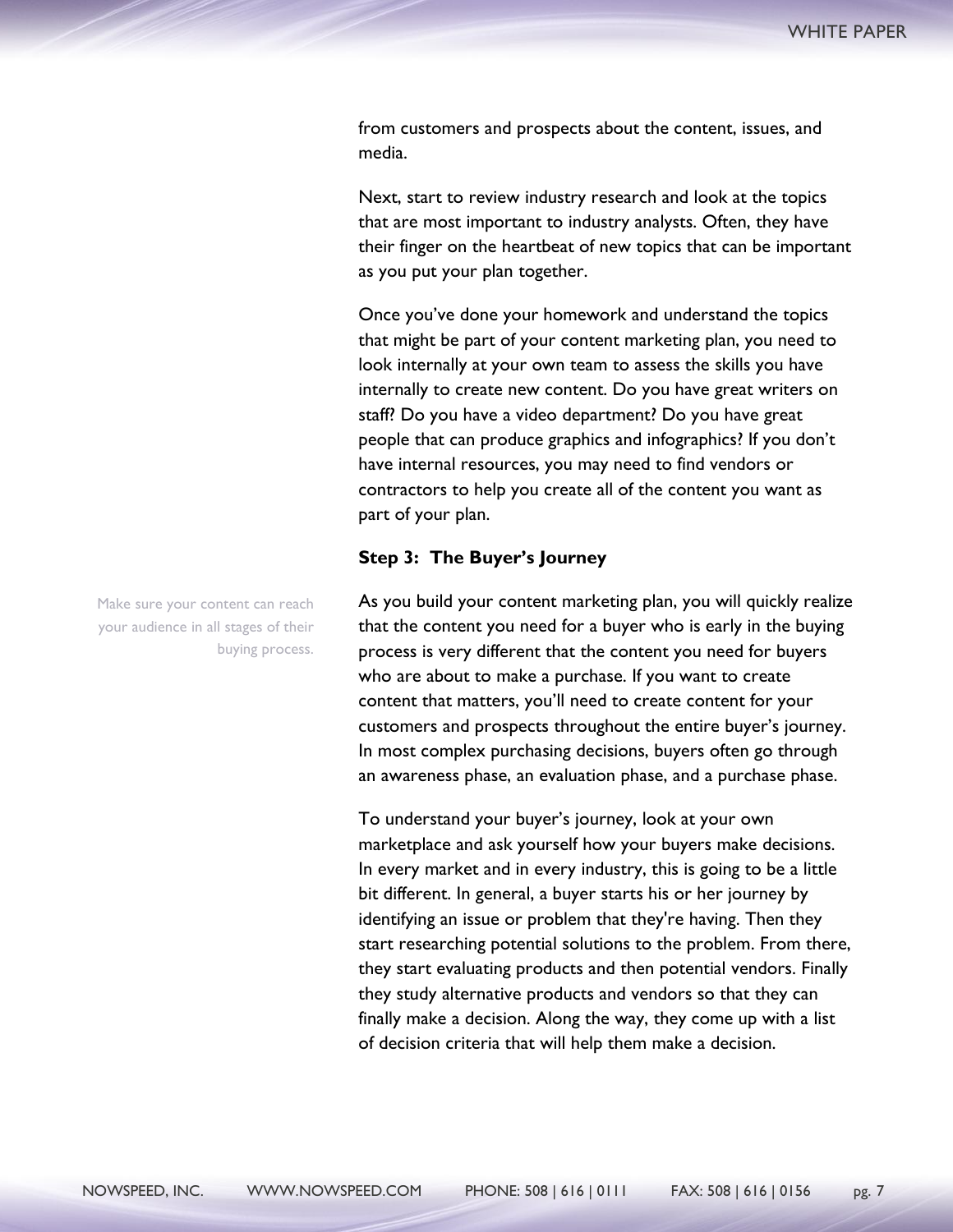Let me give you two examples of how this works in different situations. One type of client we often work with is universities. When high school students and their parents make a buying decision for a 4-year college, they start by going through a process to try to figure out where they want to go to school and what are they interested in studying. Then they start reviewing schools and reading material from specific schools. They might also look at U.S. News & World Report or other articles that show school rankings. From there, they might look at potential schools in their area, talk to friends, and explore social media. They may also start looking at school websites and start talking to people at certain schools before they start narrowing down their list.

During this time they will develop decision criteria that will help them sort out their options as they visit different schools. Finally, the student actually applies to a school, and then they make a decision once they get accepted. It's a very long, complicated process and the buyers consume a lot of information along the way.

Let's contrast this with a business to business example in a large company. If you're an IT buyer, let's say you're a director of IT, you might identify a problem where you don't have the right disaster recovery capabilities within your organization, and so you go through a very different process.

You start by identifying the problem: "What if there is a fire in my data center? What do I do?" Then you start researching solutions. You might look at what analysts are saying. You might read white papers. You might read examples of how other people solved this problem by asking questions on social media. In addition, you might also go to an event or conference to learn more.

While you are learning about options, studying alternatives, and talking to vendors, you will also be building a set of decision criteria to help you choose the best solution. Once you finish your research, you will start evaluating vendors and products and finally make a purchase decision.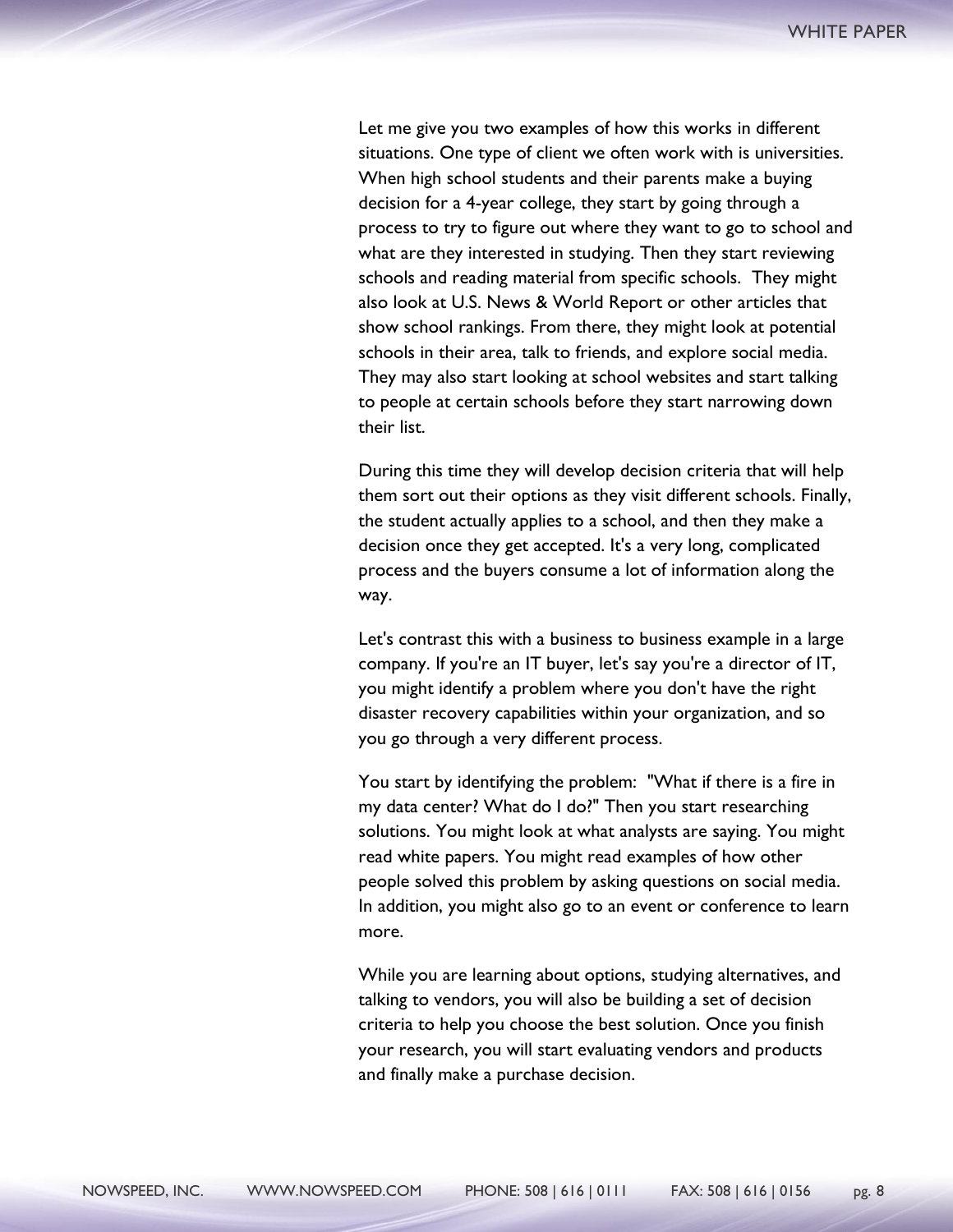These are just two examples, and for your industry, there may be a totally different type of buying process. You must consider what your buyers are actually doing to make buying decisions in order to create the content they need across the entire buying process.

From these two examples, I'm sure you can see the importance of having content early in the buying cycle. If your content can influence the buyer's key purchase criteria in your favor early in the process, then you will have a much stronger chance of winning them later. Also, if you are not part of the consideration set early in the process, you may never be considered for the purchase.

#### **Align Content to the Buying Process**

In B2B organizations, content like white papers, articles, and webinars fit well in the awareness phase. They help people understand the problem, come up with potential solutions, and think about how to address the situation.

In the evaluation phase, people are more interested in case studies and social media content to help them understand how other people actually solve their problems with a particular product. They also look at product information and company information to understand who makes the best products or delivers the best services.

In the purchase phase, they might be interested in a live demo or trial, or even an assessment to get some experience with the product before they make a final purchase decision.

Once you have a solid understanding of the buying process, you can plan your content more specifically. For each piece of content, you should ask yourself which stage of the buying process it addresses. Is it of the quality and timeliness that you really need? By aligning your content with the way people actually buy, you will be able to ensure you have all of the right content you need to win new customers.

#### **Step 4: Buyer Personas**

Not everyone is ready to buy right away, there is an education process that is crucial and doubles as thought leadership.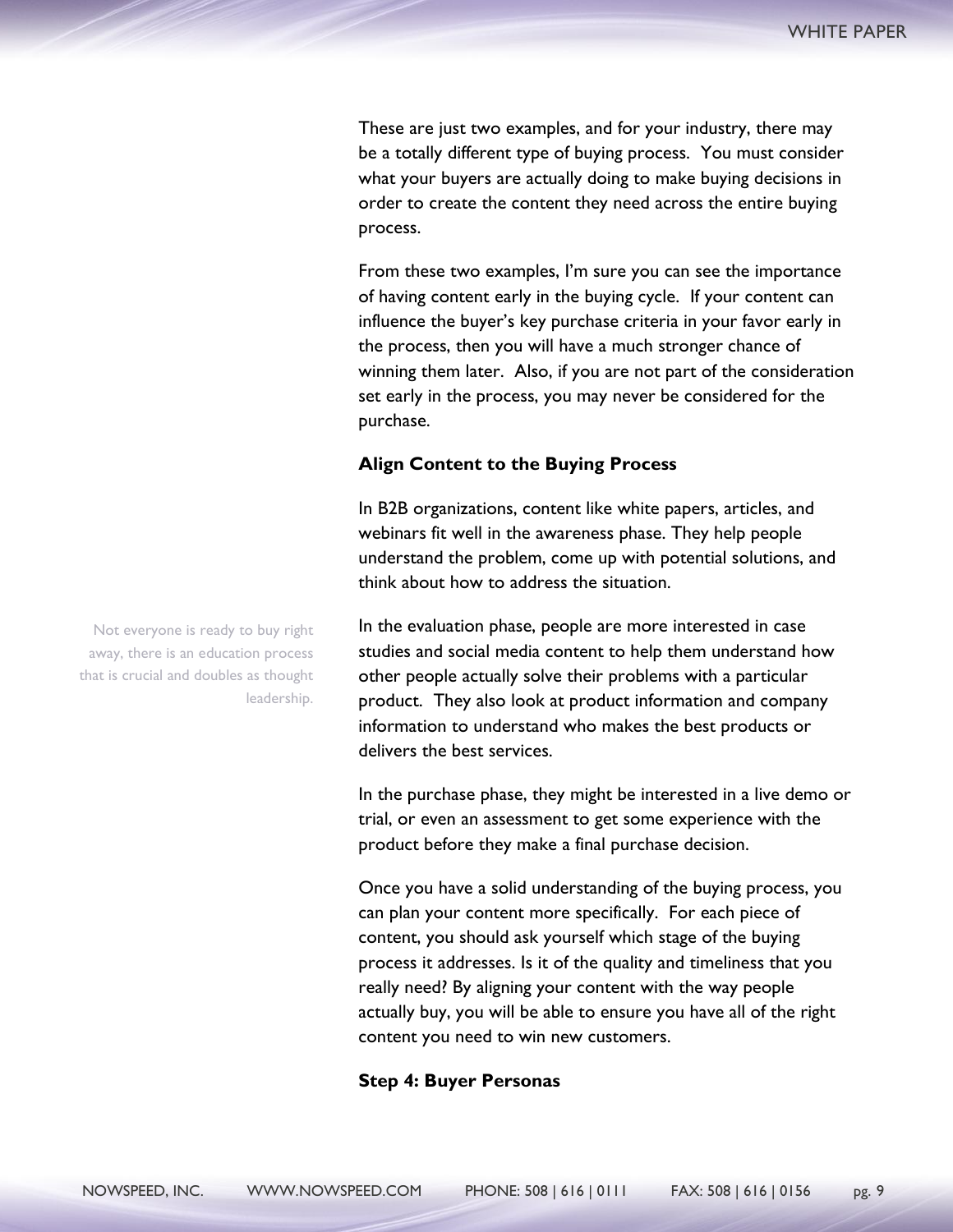Now that you have a good assessment of your content, and a good understanding of the buying process and how your content fits, you're ready to create buyer personas. This step is where you get in touch with your customers in order to understand who they are, what they like, and what they are ultimately thinking. Here are a few things to consider to build buyer personas.

First, consider your customer's goals, their characteristics, and their obstacles or challenges. When you think about their objectives, remember to consider both their personal and professional goals. What are their personal objectives? What do they really want to get out of this product or solution personally? What are their professional objectives? What business goals do they want to accomplish?

In terms of their personal characteristics, what's their title? Where are they located? What experience do they have? What are some trigger events that might be moving them to look for a solution to their problem?

Once you understand their goals and characteristics, you can start to understand their obstacles and the challenges they face. This step is where you put all your research and analytics together and start to think about who you ideal customer is. When you create personas, it's best to give each one a name and actually create a picture of your ideal customer.

Let me share an example that we developed for one of our clients. In this example, Chloe is a U.S.-based marketing director in the healthcare industry with about 5 years' experience in Digital Advertising, but she's struggling with how to use mobile advertising effectively in order to achieve her company's marketing goals so that she can get a promotion.

In this example, you can see how we've included her objectives, characteristics and obstacles in order to describe a persona that seems real. By using personas you can be more specific about the kind of content that's going to be helpful, not just to the general market, but to Chloe, a person you can actually visualize.

Take the time to understand all of the personas of your target customers.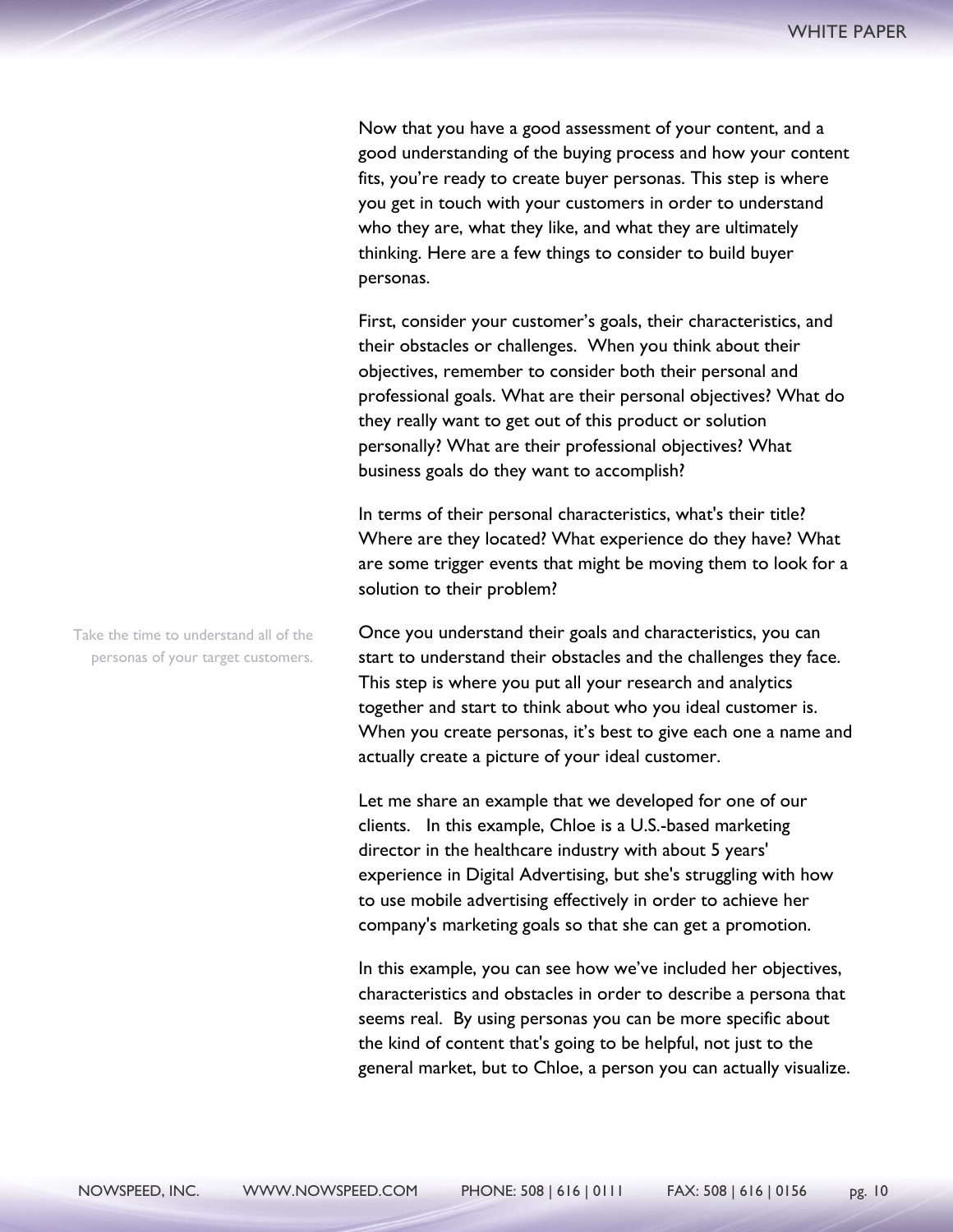This will help you make your content more tangible and more useful.

When you first start developing personas, I would encourage you to start with no more than 3 to 5, so that you can focus on a few of the most important personas who are going to make a difference to your organization. By focusing on a few, you'll avoid getting bogged down and creating too many that you won't be able to adequately address. It will also be a much easier to develop great content for the most important personas rather than mediocre content or just a thin layer of content for all the personas you might imagine.

#### **Step 5: Planning Your Content: Editorial Calendar**

Once you create your buyer personas, you can begin to plan out the content you will need to produce in order to help your buyers make a good buying decision. Your buyer may want to read white papers, blogs, how-to content, and educational content in the awareness phase. In the evaluation phase, you may want to offer case studies, samples, product and company information that your buyer needs to properly evaluate your products and services.

In the purchase phase, you may want to offer specific engagement tools such as a live demo, a free trial, free assessment, or a coupon that the buyer needs in order to make a positive decision for you. As you plan your strategy and editorial calendar, remember that it all needs to be focused on your specific buyer personas so that you can tailor it to his or her specific needs.

Now that you have a plan and a strategy, you can focus on actually creating all of the content that you need. The average B to B marketer uses twelve of these different content types, so how do you go through the process of creating all of this content efficiently and effectively?

There are so many different types of content you could create, but if you are just starting out, I would encourage you to start off

Once you have your content, it is equally important to deploy it in a strategic manor. An editorial calendar can be very helpful for planning/scheduling your content.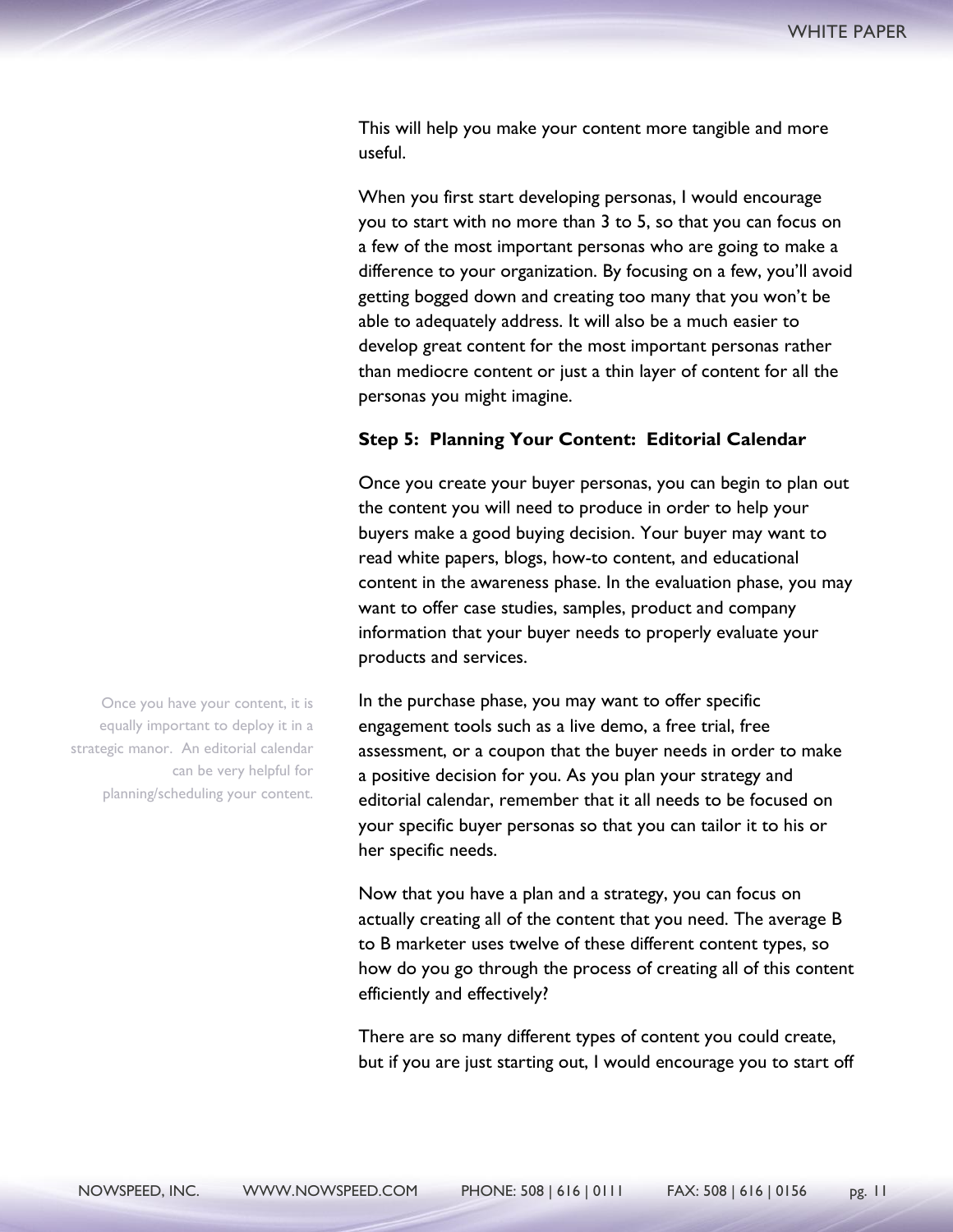with tools that are most popular such as social media, articles, newsletters, blogs, case studies, and videos.

To make content creation efficient and effective, you should start with core ideas. Start with core ideas around your products, thought leadership issues that you want to address, client stories, or even events.

Once you produce your core content, you should not just write a single article about it. If you've gone through the hard work of putting together an important thought leadership piece, the next step is to leverage that core content in as many different media as possible. For example, you can start by producing one solid white paper and then turn that into a series of articles. You can then use the articles to create shorter blog posts. From there, you re-purpose the content for your website, use it in an email campaign, and leverage it for your digital ad campaign. You can also Tweet about it, produce a short video, and event turn it into a podcast.

If you think about your editorial calendar as one continuous string of content production, you can take one project, which is maybe a white paper, and leverage it in many different ways to produce a wide variety of content for your program.

## **Editorial Calendar**

Once you understand how use leverage to produce a wide variety of content, you can do the detailed work of creating the editorial calendar to produce the content itself. The editorial calendar is basically a spreadsheet or project plan to take all of these different ideas we've discussed so far, and put them into a detailed plan.

Your editorial calendar should include the topic, project name, type of content, due date, the creator's name, the buying stage, and the persona this is addressed to. For example, if we want to build an awareness-level piece, I would create the task and assign it to David. It's targeted at the Chloe persona, who is a marketing director. We want David to produce a white paper on social media advertising strategies, and we're going to leverage

If you have a variety of products/services, make sure you schedule them out over time to cover all areas of your business.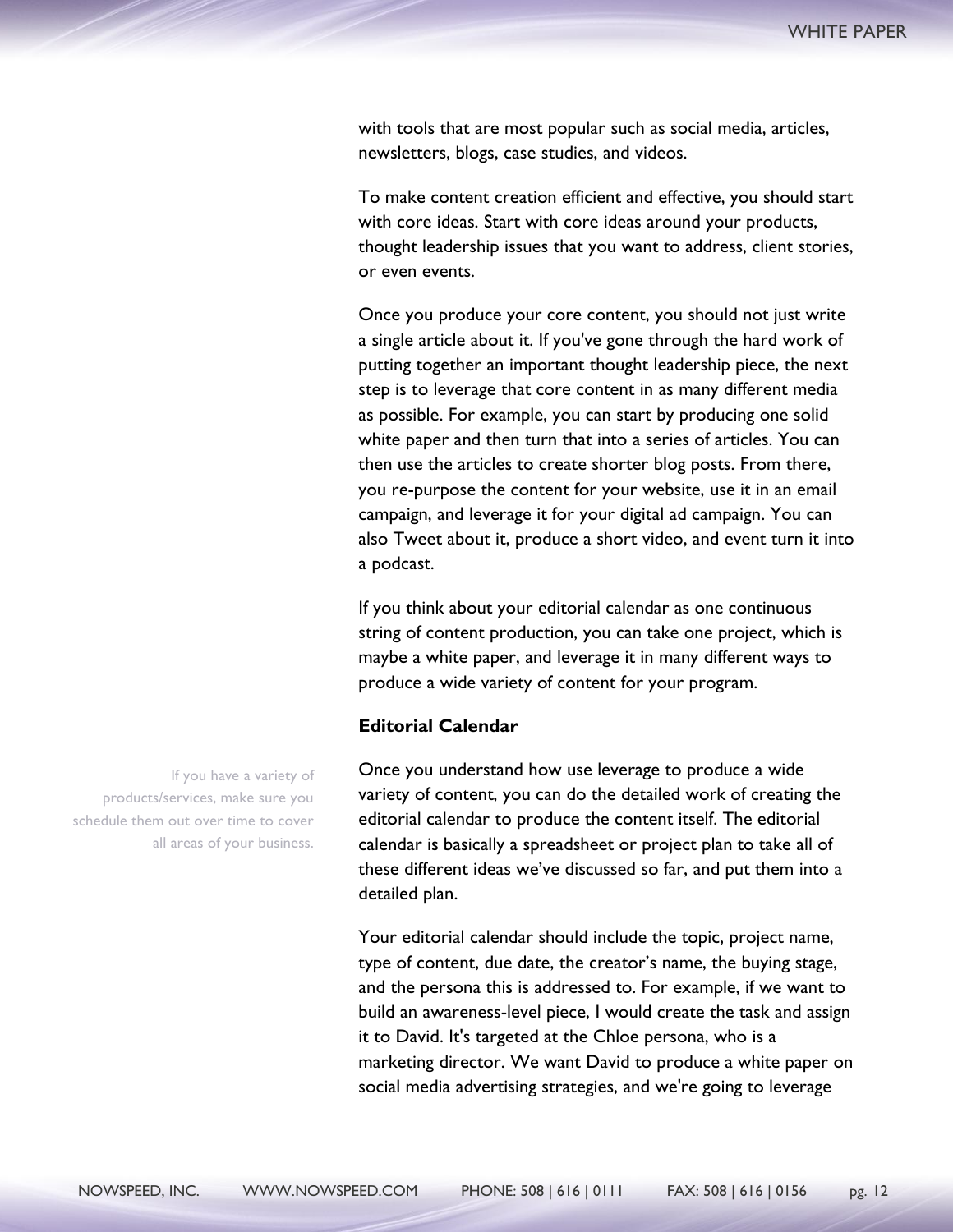that through a number of tools. Our plan shows that we are going to also leverage that piece on our website, digital advertising, and our email campaigns.

The next example shows that we want Karen to write an evaluation stage-level piece targeted at Bill, the CFO. The piece is going to be an article focused on social media techniques, and we're going to leverage that on our blog and social media channels. With this simple tool, you can create a detailed plan to describe exactly who's doing what so that you have a fully functional editorial calendar.

Editorial calendars are an often talked about, but little used technique, so I'd encourage you to get very specific in your plan about exactly who's going to do what in building the content so that you can get it all done.

#### **Ideas for Creating Content**

At times, it might be difficult to think of new ideas for content, so here are a few techniques that might help you get new ideas.

- Interview your customers
- Survey your readers to find out what they are interested in
- Highlight case studies and customer stories
- Share success and failures
- Tell a personal story

These are just some ideas that can help you come up with good content creation ideas.

## **Types of Content**

Here are the most common types of content that you may use in your content marketing program.

#### **White papers**

The purpose of white papers is to provide customers with information about, or solutions to, problems they might have. They serve in establishing thought leadership and expertise by showing how you can help. A good white paper will capture the reader's attention and draw in a large audience. The best white

There are many places to look when you need new content. Look to your customers, industry trends, or just tell an engaging story that can tie back to what you offer.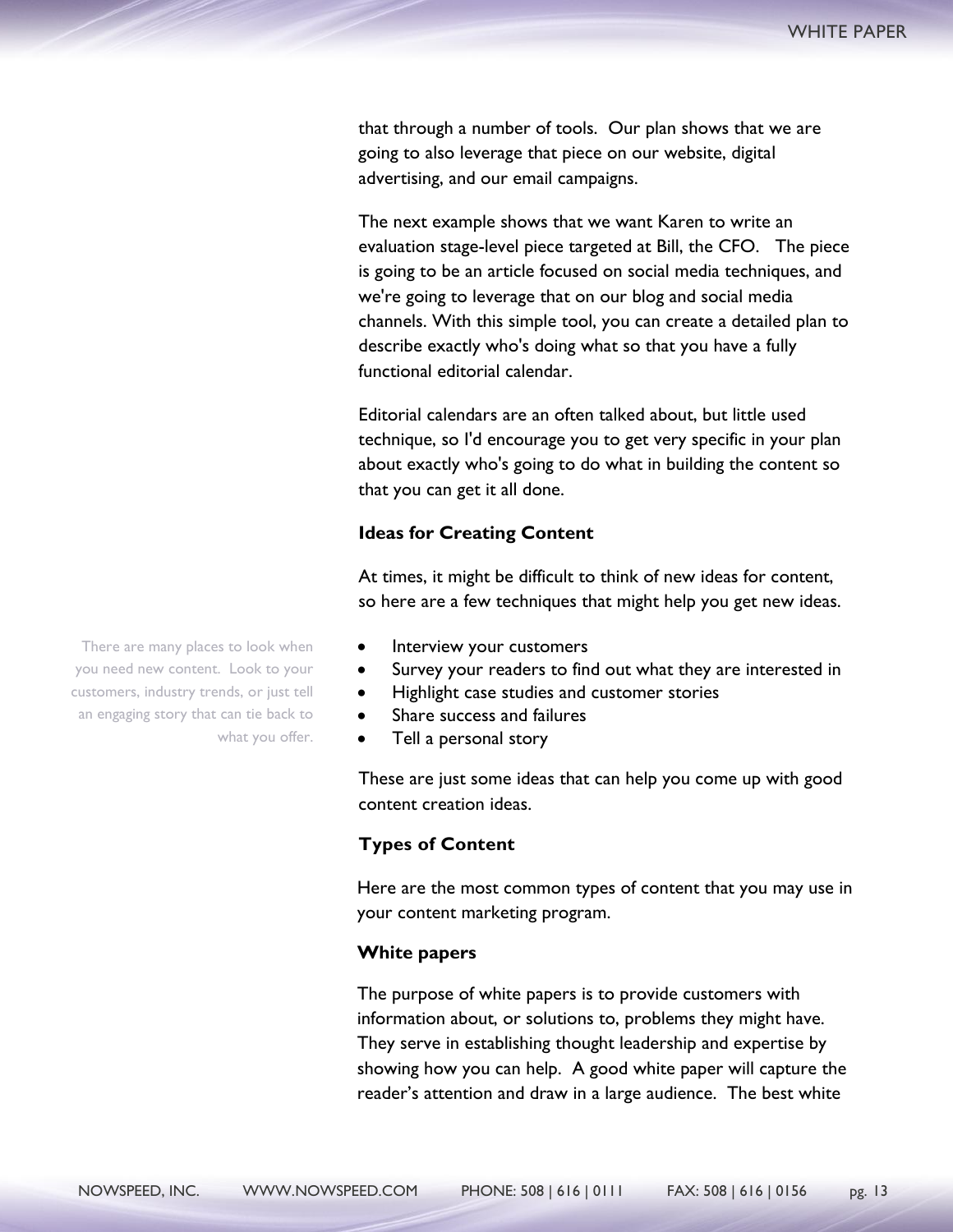papers address the "pain" of your target audience in a powerful and provocative way. They can be focused on strategic issues or very tactical tips depending on your target audience.

## **Webinars**

Like white papers, webinars provide information that promotes thought leadership. Webinars, however, offer a valuable chance to interact with potential and existing customers as well as others in your field. A good webinar has many of the characteristics described above, but it also should have good speakers.

The best webinars will feature an industry celebrity who people want to hear and get close to. Imagine how differently you feel about going to a webinar featuring Larry Page, CEO of Google, vs. one of their many product managers. The actual content from one of their product manager may be more detailed and more useful to you, but don't discount the value of using a celebrity in your webinars. Once webinars are produced, they can also be recorded and reused as offers and additional content. The content can also be turned into a white paper and provide even more value.

## **Case studies**

Case studies can provide valuable content about your company and the impact that it can make on customers. It exemplifies your problem solving skills and the impact you've had on real situation. The power of the case study is that it tells a story. Most people find it much easier to understand a story than a list of facts, features, and action items. The story can also have an emotional element or sense of suspense to make it more effective. People not only understand complex information from stories better, they also remember them better.

#### **Video**

Video use on the Internet has grown exponentially over the past few years. It has the ability to tell a story and communicate information in a powerful, creative, and emotional way that cannot be matched by text or even live events. Video can be

Webinars are a great way to engage a large and diverse audience in real-time. It is important to be engaging and follow-up with your attendees.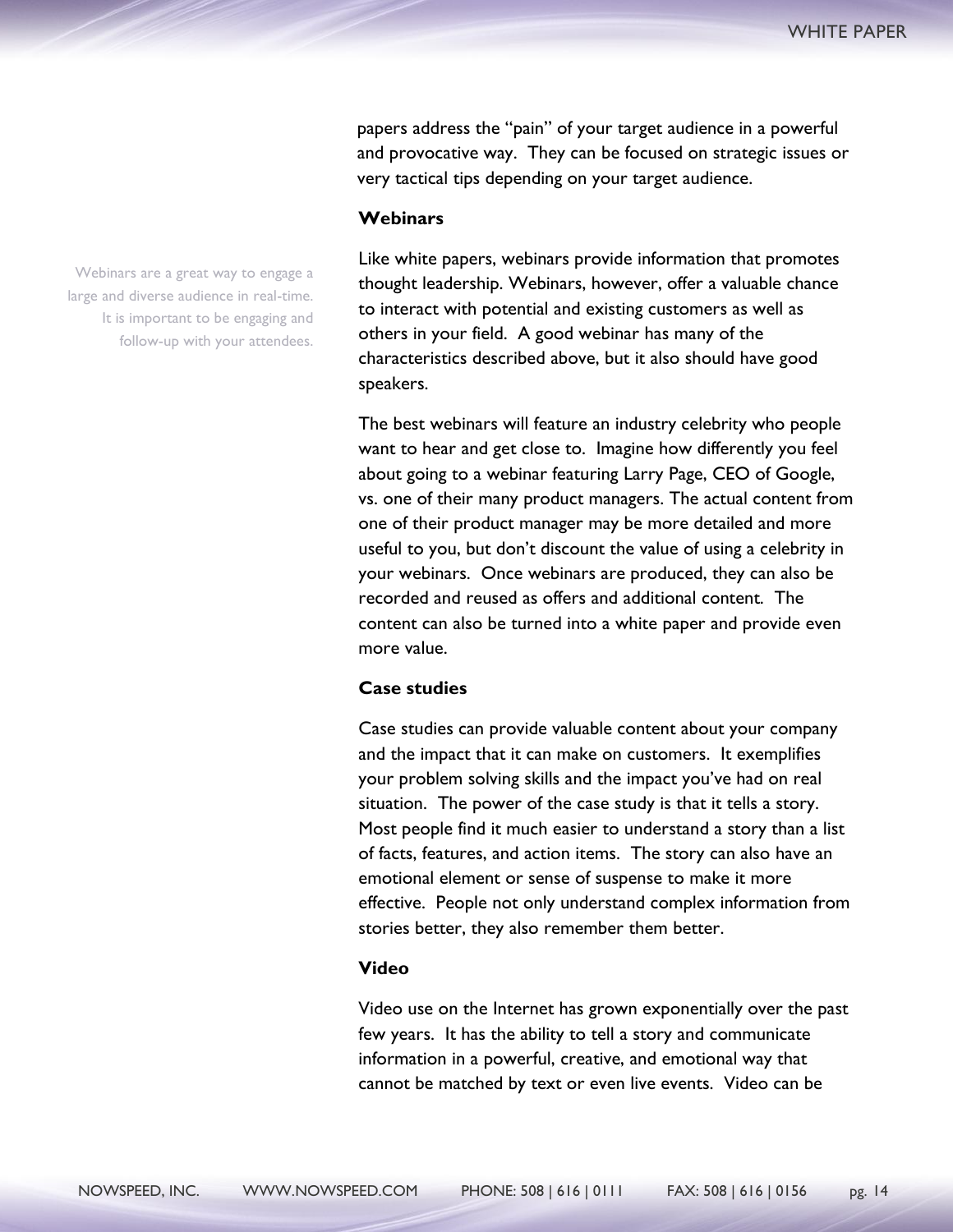used to tell customer stories, educate your audience or sell. It can be used alongside of other content, such as when you include a one minute promotion in front of a white paper, or as a replacement for a detailed product data sheet.

Both professionally shot video and personal video is very acceptable on the Internet. Personal video has an amateur quality that people often find to be more real and authentic than the slick commercials often seen on TV. These can also be much less expensive to produce so that you can create more of them. If you choose to use personal video, make sure that the sound and video quality is good enough so that your users are not annoyed by the product, and they can still get significant value.

## **Comparison Guides**

A guide to help users make decisions about the types of products they need is a very powerful format. People often struggle with finding all of the information they need to make an informed purchase decision and need one place that puts all of the issues together for them in an easy-to-use format. Keep in mind that a comparison guide can be written at several levels to help them at each stage of the buying cycle.

In the awareness phase, they need help understanding the types of solutions available. An example of this guide would be "SLR vs. Point and Shoot Cameras." In the consideration phase, they need help understanding how your products are different than others. An example of this type would be, "Cannon vs. Nikon – Who has the Best Lenses?" In the purchase phase, they need help understanding which of your products to choose. An example of this would be, "How to choose the right Nikon DSLR." Comparison guides are helpful because they address the core needs of the reader during the right phase of the buying cycle.

#### **Step 6: Leverage your content for results.**

Content makes all of your digital marketing programs easier. From social media to SEO to email and digital advertising, this section will help you understand how and where to leverage your content.

What can you offer that your competitors can't? A comparison guide is a great venue to illustrate this.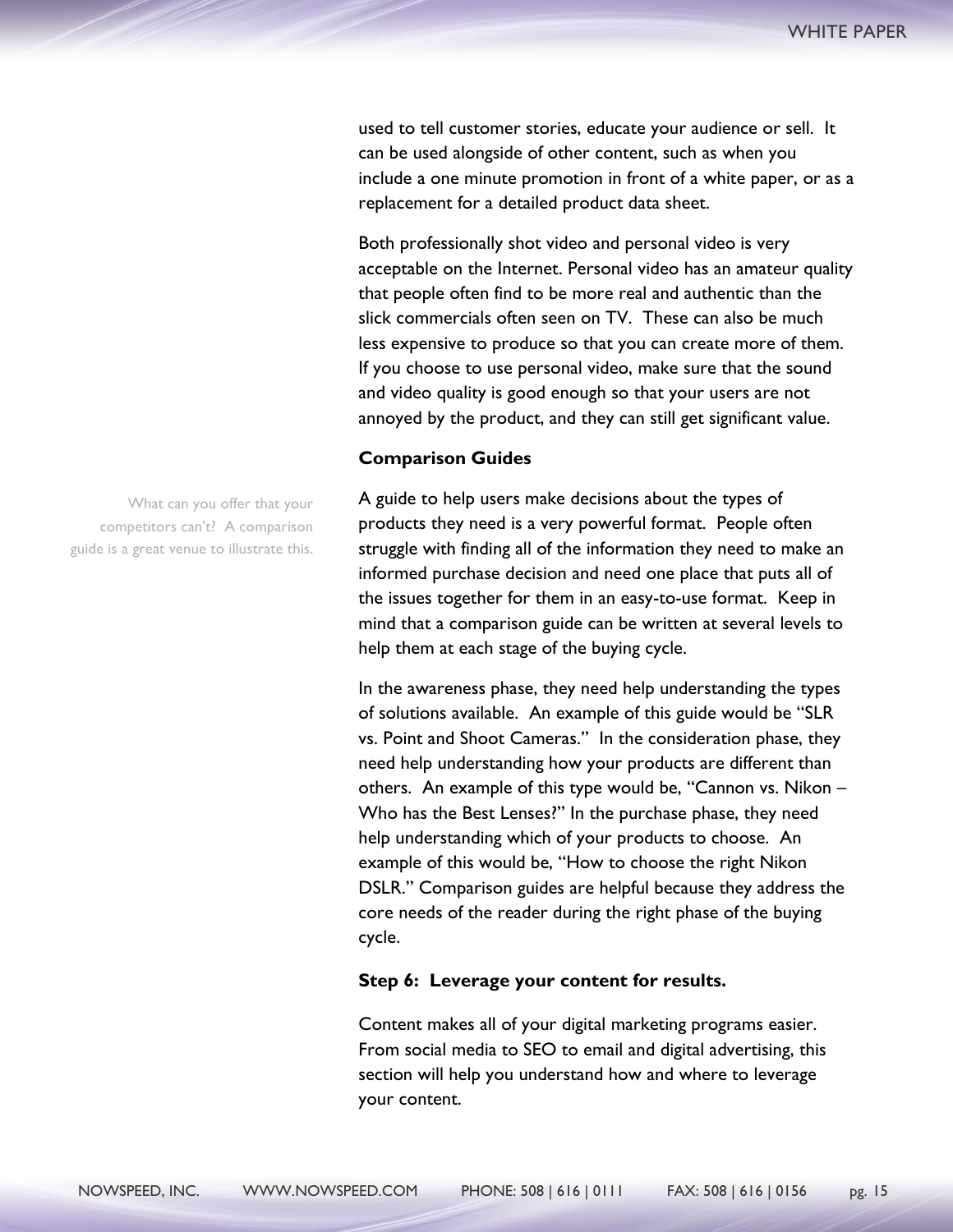## **Social Media**

Once you've produced your content, the first thing most companies do is promote it on social media channels. You can push it out on Facebook, Twitter, YouTube, LinkedIn, Google +, Pinterest and more. To do this, you will need to host the content on your website, blog, or another place on the Internet, and then create a post and link back to it. The links will be visible to your followers and fans, and many people will see them. Of course the more fans you have, the more traffic and engagement you will have.

The top social media sites are Facebook, Twitter, YouTube, LinkedIn, Google +, and Pinterest, but don't ignore some of the other social bookmarking sites such as StumbleUpon and Tumblr, etc., that can provide great links back to your content.

#### **SEO**

There are many ways you can use your content to boost your organic search engine rankings (SEO). The most highly rated tool in SEO is content creation since most marketers believe that as Google has gotten better with their search algorithm, they have weeded out a lot of the bad content and links. With recent Google changes, content creation stands out as the best SEO technique.

As you put your content on your website, you should include important keywords on the body copy as well as other html tags to make it look exactly like what the search engines want to see so that it can be effective for SEO purposes. You can also place your content on other sites or blogs and use it to link back to your website.

#### **Email**

You also want to leverage your content in your email campaigns since email is one of the most popular and important digital marketing techniques. If you have a multi-touch campaign, use the strategy that we've discussed here, in terms of the buying process, to plan your email campaign content. You might want to create a first-touch email that's awareness oriented, where you

You've spent the time planning and generating your content, now make sure you get every benefit you can from it!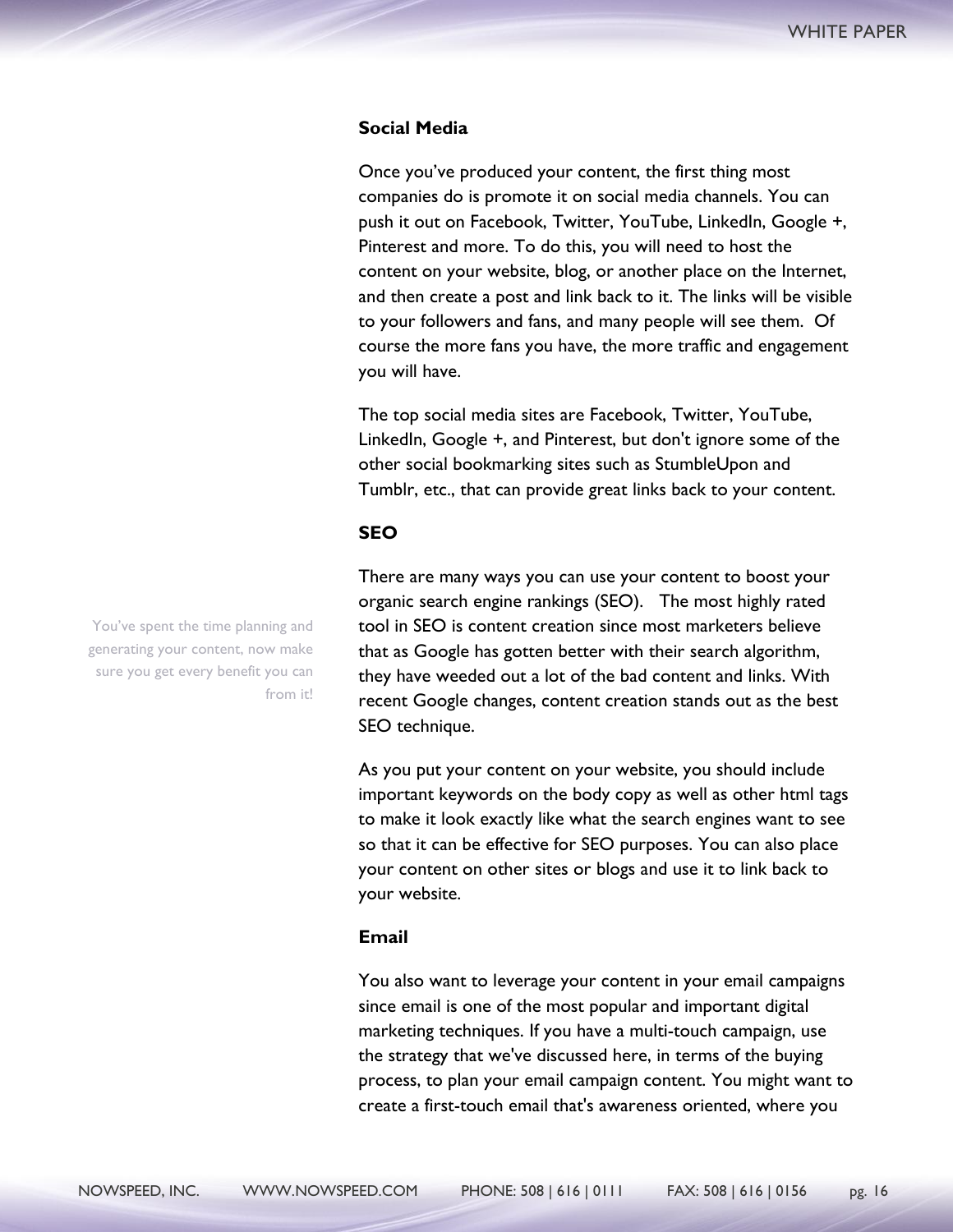feature a white paper or webinar. Touch two might be an "evaluate" oriented piece that's more case study oriented or product oriented, and in touch three, you might send a free trial offer or "get started" offer.

You can, of course, leverage the core content you have by targeting it at different personas. In order to do this you will need to segment your house email list so that you can send specific content to specific people through the buying cycle. This will allow you to customize the email copy to the persona you are addressing, so that it feels personal. Segmenting the list and sending personalized email is going to dramatically improve your email marketing program.

#### **Digital Advertising**

The last technique we'll discuss here is leveraging your content for digital advertising. Strong content featured on well-designed landing pages can dramatically improve the results of your advertising programs. I've seen advertising programs that leverage good content increase conversation rates by 3 to 5 times. It can make a huge impact in your program if you're promoting content versus just building traffic to your website. You can get more leads, and it can dramatically increase the ROI of the program.

#### **Content Marketing Strategy Summary**

This 6-step content marketing strategy will help you create a world-class program that is efficient and effective, and makes a measurable difference to your organization. Remember to start with your content marketing goals, and then do your homework to analyze your buyer's journey so that you can build personas. When you complete this work, you can build a very specific editorial calendar to get the work done. Once you have a plan, you can leverage your content in every part of your digital marketing program. By following this strategy, you can create a comprehensive content marketing program that you can really be proud of.

Digital advertising is a great place to share content such as white paper's.